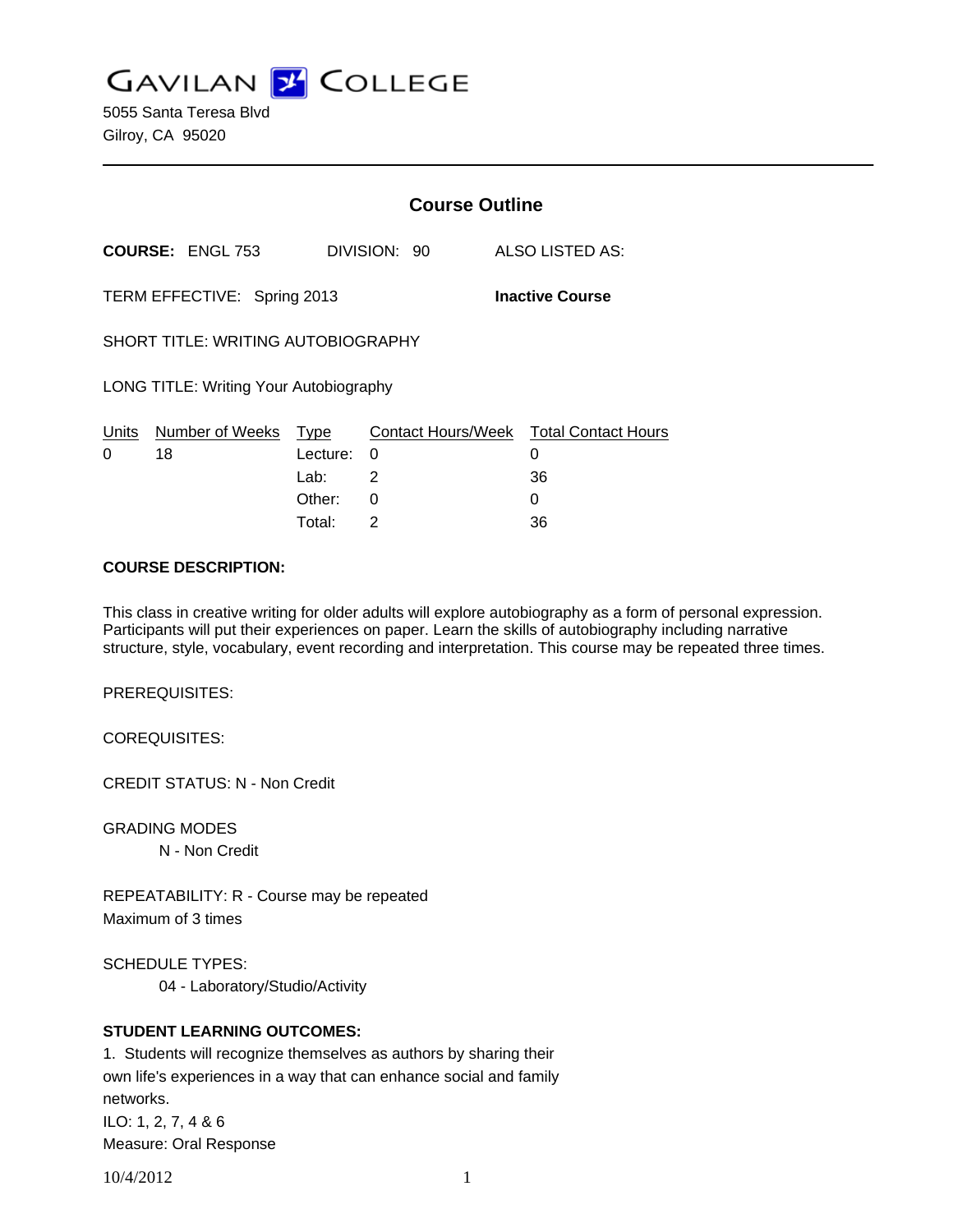2. The older adult learner can verbalize benefits of

autobiographical writing in aiding memory loss, emotional benefits,

improved self-esteem and social connections.

ILO: 7, 2 & 1

Measure: Oral Response

3. The students will recognize the value of recording their life within the context of their family structure.

ILO: 6, 1, 7, & 2

Measure: Demonstration & Project

4. The older adult learner will examine other social and cultural practices from various ethnic and racial groups to discover how autobiographical information is recorded and passed from one generation to the next.

ILO: 2, 1, 7, & 4

Measure: Oral Response

5. The older adult learner will design and present their autobiographical work and decide how to "launch it" with family, community or to a wider audience through publication. ILO: 6, 1, 2, 5, & 7 Measure: Project

# **CONTENT, STUDENT PERFORMANCE OBJECTIVES, OUT-OF-CLASS ASSIGNMENTS**

Inactive Course: 09/24/2012

### WEEK 1 2 HOURS

Overview and class expectations. The instructor will discuss what is guided autobiography and review the types of autobiography: guided autobiography, sage-ing and reminiscence method. Vocabulary unique to autobiographical writing will be presented. Instructors will discuss the health benefits of autobiographical writing and how to begin the process of incorporating it into their lifestyle. The older adult will begin by encouragement to "talk" about their lives in a structured method. Conversation is viewed as one the essential feature of autobiographical writing and assists the student to recall, organize and share the contents of their life experiences. A structured series of themes is introduced to evoke memories of events, family, money, health, work and other common threads in the fabric of the individual's life. Students are asked to bring a journal or manual to begin their projects.

### WEEK 2 2 HOURS

A discussion on thoughtful introspection-either oral or written-will focus on life's meaning and prepare the older adult students for beginning their autobiographies. Students are assigned to write their "Share Your Life Story."

# WEEK 3 2 HOURS

The students will present their life stories to each other in small groups to provide the opportunity for older adults to reflect and share their experiences as a group. WEEK 4 2 HOURS

10/4/2012 2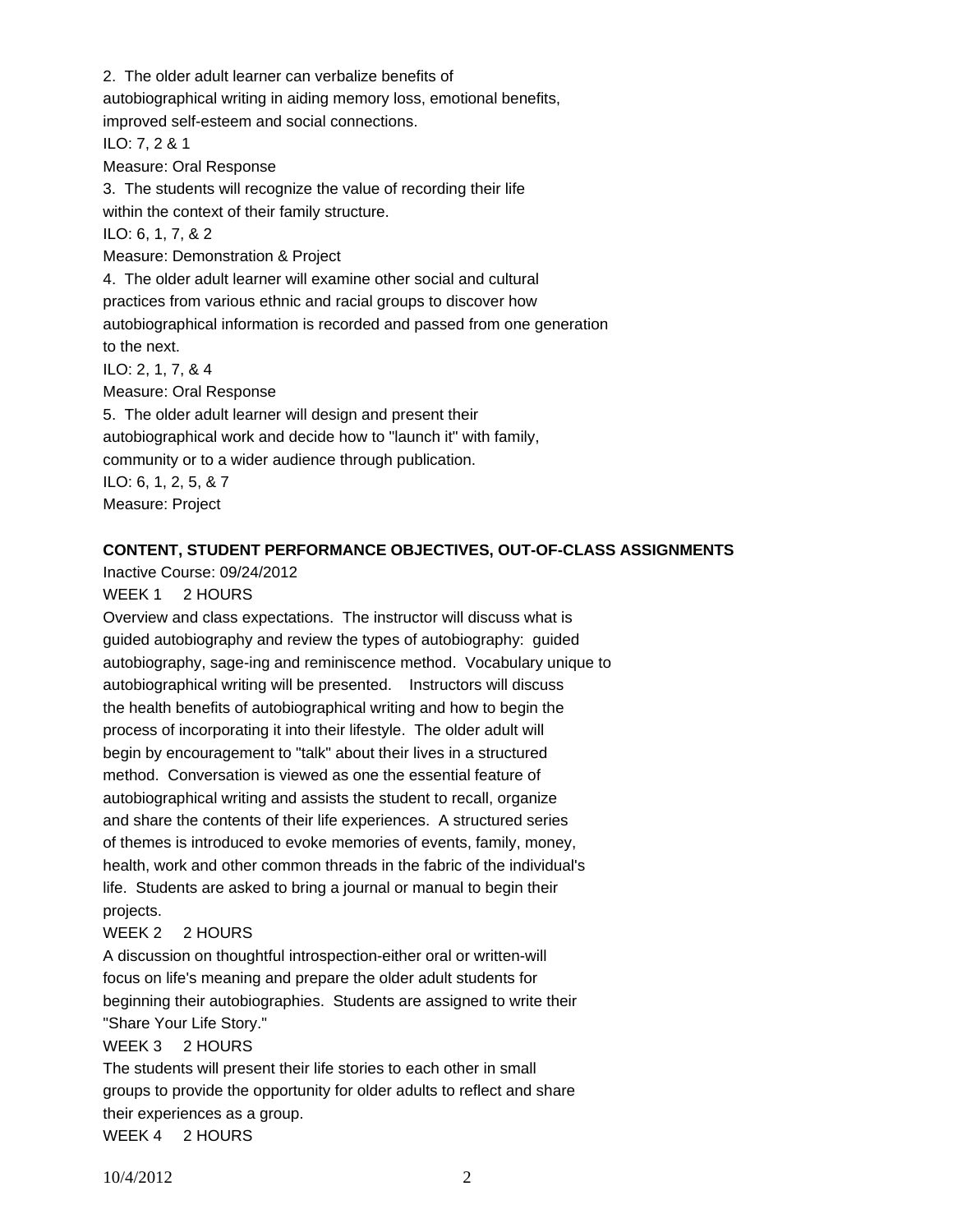The instructor will introduce memory as a form of life review. The question of memory will be probed: how to allow for persuasive, creative, interpretations of experience; what is truth and how to trust your memory are explored. Students are given a gentle writing prompt on "describing your first stirring of youth" or describe your earliest recollection of your father, mother or caretaker." Painful memories are also discussed and if they are too strong to deal with, a list of community or private resources to use are encouraged. A videotape oral history is used as a listening activity and as an example of a form of autobiography. Homework: the older adult will continue to recall and write out as much of their early childhood as possible. A form of "mapping" is used as an outline for this writing exercise.

#### WEEK 5 2 HOURS

The older adult is introduced to the following method and strategies to use in autobiographical writing: breaking the project into segments, the use of photos or keepsakes to trigger memories,

the senses of smells, sights and sounds as forms of description and detail, the recollection of names and dates of specific events. Memories are encouraged to flow naturally with spelling and grammar to be refined as the project evolves. The instructor will demonstrate the use of the 5 senses (smell, touch, sight, hearing and taste) to evoke memories to serve as writing prompts. The students will share their memories of what these 5 senses evokes in a small group discussion. Students will continue to write their life experiences as a homework assignment.

### WEEK 6 2 HOURS

The instructor will present 3 case studies from different racial and ethnic groups to explore the diversity in social and cultural practices used in recording autobiographical information from one generation to the next. Students will be asked to share their comments in a large group discussion.

### WEEK 7 2 HOURS

The instructor will introduce additional writing prompts, for example, "What were crucial turning points in your life, the decisions you made and the consequences?" or "How did you family spend vacations or celebrate holidays?" to stimulate writing creativity. The students will continue to record their life stories.

# WEEK 8 2 HOURS

The older adults will present their completed works and share their autobiographies with the group. The students will complete a course evaluation.

### **METHODS OF INSTRUCTION:**

The older adult students will record their life experiences through a guided autobiographical method using lecture, small group discussion, individual writing and listening exercises.

### **METHODS OF EVALUATION:**